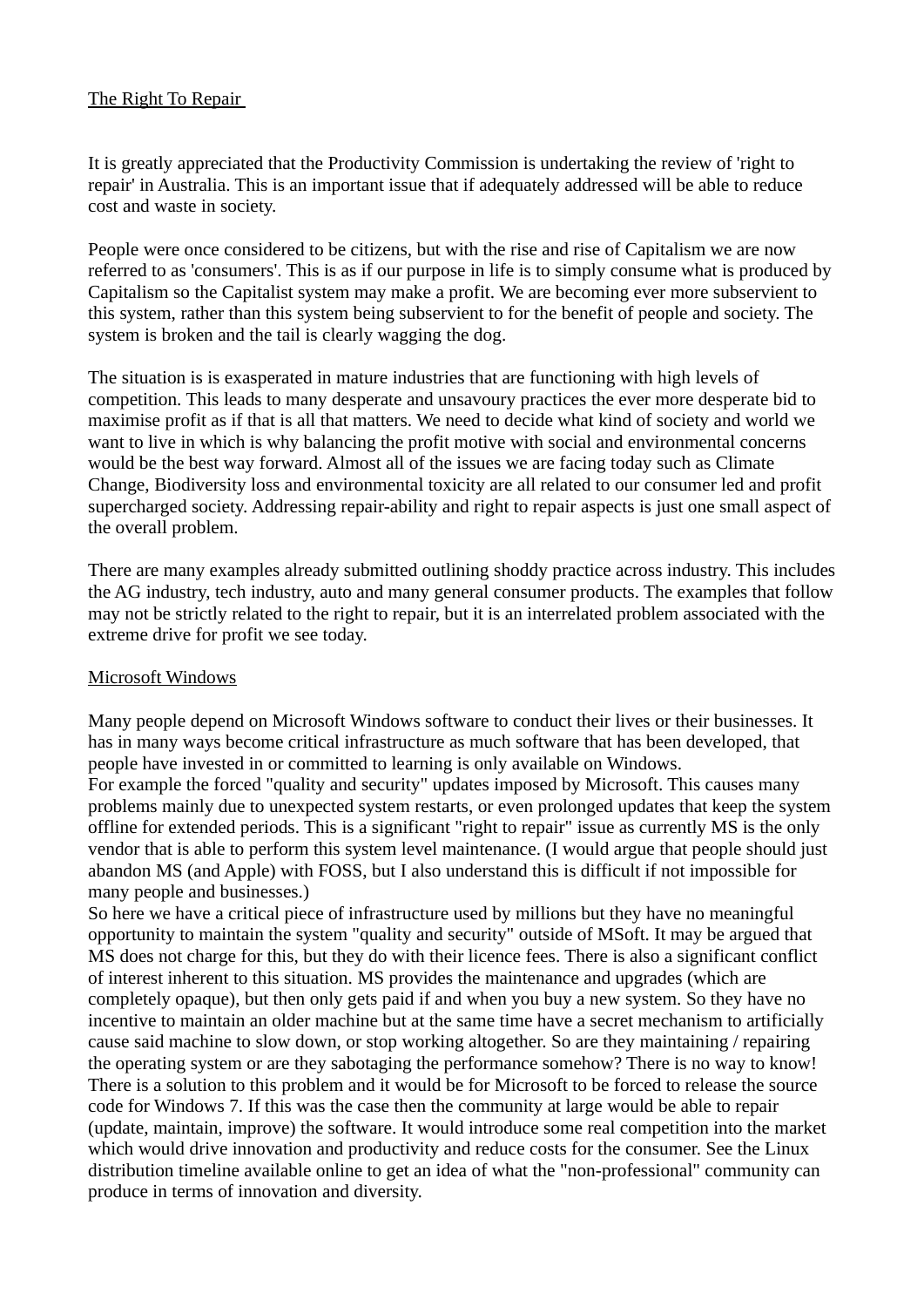All of these issues above impact on the repair-ability of the product directly or indirectly. The consumer is getting ripped off and has little control.

# Apple

Apples lust for adhesive, proprietary screws and throttling software is legend. Apple is also transitioning from Intel to their own proprietary chip. This will prevent consumers from having the choice to re-purpose older hardware that is still working, but has unsupported software. Being unable to install an operating system of choice on the hardware you have purchased is a violation of the right to repair. It will result in ever more market power and control by Apple and ever more mountains of e-waste. Perhaps consumers are to blame for buying into a system that is essentially a digital gaol. However this may be difficult to determine at first. The remedy would be consumer guarantees for repair-ability, parts and information availability and especially a "repair-ability" score at point of sale.

## Productivity Loss

Robert Solo once said "You can see the computer age everywhere but in the productivity statistics." Business and societal productivity is also reduced by this constant barrage of upgrades, forced updates and changes. Computers are not really changing that much but they "require" constant "repair", update etc to keep them going.

There is certainly a benefit to ICT, but much of that benefit is being eroded due to the over hyped expectations of the industry along with their ability to control the software and repairability. If computers were more reliable with less interference and repairable and lasted longer and if the software was made to be less expensive then perhaps we would see better productivity. In other words we would probably achieve the same or more output with lower ICT costs.

## Automobiles

Unlike the tech industry, the automobile industry has been in long run equilibrium and thus is very competitive, and generally very low margin. This is the case despite the fact that modern cars are quite complex and have many proprietary elements to them.

Automobiles however are a very good example of repairable items. Not to mention the fact they are highly recycled.

This may be set to change as the industry is going through a major (and long overdue) transition from ICE to electric drive. This could end up being a beneficial to society and the environment, but it will require vigilance to ensure this capitalistic industry does not co-opt the transition in a tech industry style makeover.

The problem with electric vehicles for the car industry is that the mechanical complexity of the vehicle will reduce by probably an order of magnitude. The loss of the ICE powertrain will eliminate not only a significant selling point but the main reason for servicing and the main (very expensive) component that wears out. Servicing is currently one way car manufactures make money. The electric drive system could easily be designed to operate with very little or no intervention for 1M km. The battery will also not require any ongoing service. All that is left is replacing the rubber from time to time. So how will the industry respond? By dragging feet in the first place, but then perhaps by embracing a business model like Tesla, based on software which will be allow the kind of control over the obsolescence of the product customers that Microsoft and Apple currently have. If the car industry goes down the path of some in the AG industry with serviceable, unrepeatable (by third party) products then again society and the environment will suffer for the benefit only of greed and profit.